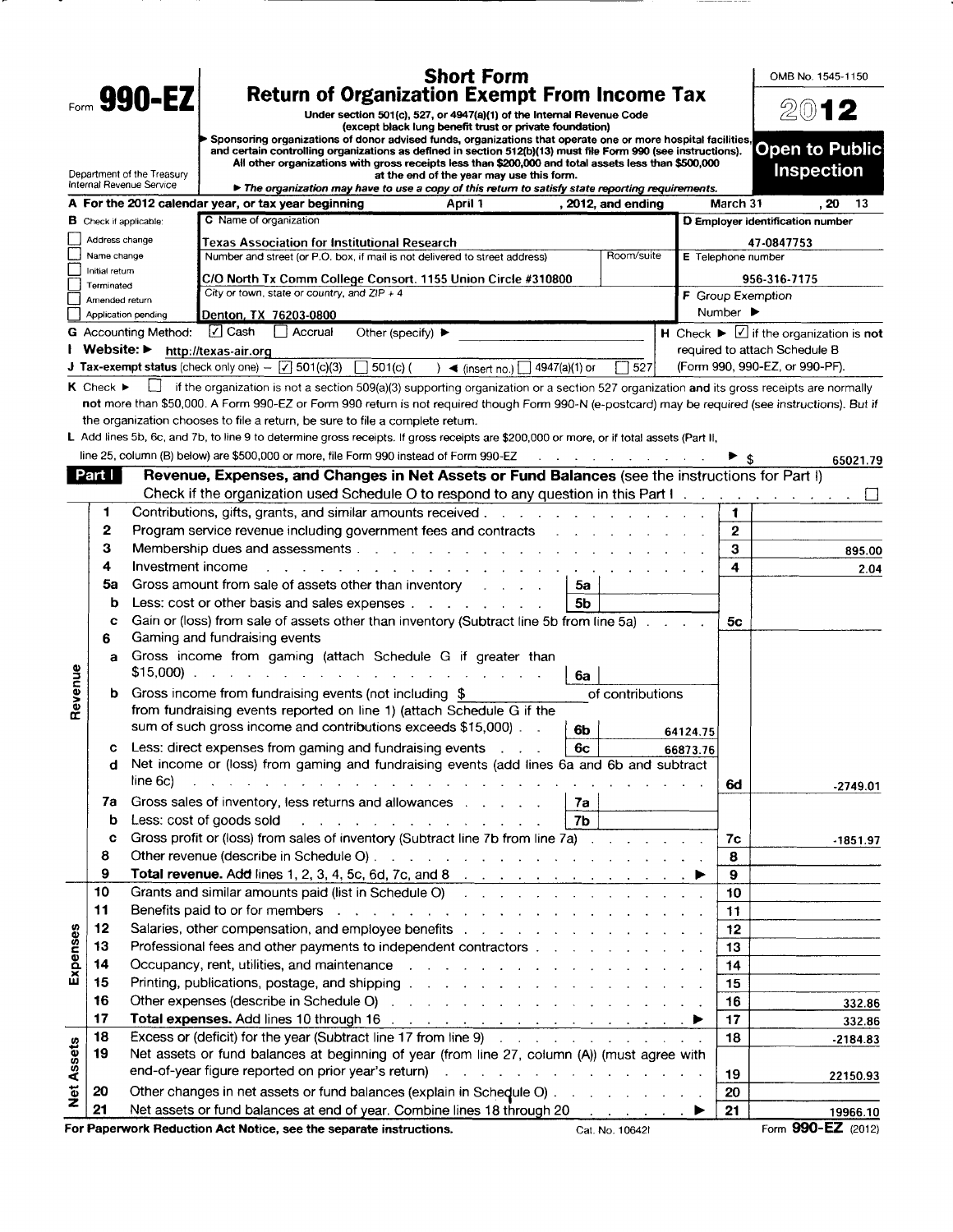|                | Form 990-EZ (2012)                                                                                                                                                                                                                                                                                |                                                                                                                                                                                                                                |                                                                                                             |                                                                                                                          |              | Page 2                                           |
|----------------|---------------------------------------------------------------------------------------------------------------------------------------------------------------------------------------------------------------------------------------------------------------------------------------------------|--------------------------------------------------------------------------------------------------------------------------------------------------------------------------------------------------------------------------------|-------------------------------------------------------------------------------------------------------------|--------------------------------------------------------------------------------------------------------------------------|--------------|--------------------------------------------------|
|                | <b>Balance Sheets (see the instructions for Part II)</b><br>Part II                                                                                                                                                                                                                               |                                                                                                                                                                                                                                |                                                                                                             |                                                                                                                          |              |                                                  |
|                | Check if the organization used Schedule O to respond to any question in this Part II.                                                                                                                                                                                                             |                                                                                                                                                                                                                                |                                                                                                             |                                                                                                                          |              |                                                  |
|                |                                                                                                                                                                                                                                                                                                   |                                                                                                                                                                                                                                |                                                                                                             | (A) Beginning of year                                                                                                    |              | (B) End of year                                  |
| 22             | Cash, savings, and investments                                                                                                                                                                                                                                                                    |                                                                                                                                                                                                                                |                                                                                                             | 22150.93 22                                                                                                              |              | 19966.10                                         |
| 23             | Land and buildings $\cdots$ $\cdots$ $\cdots$ $\cdots$                                                                                                                                                                                                                                            |                                                                                                                                                                                                                                |                                                                                                             |                                                                                                                          | 23           |                                                  |
| 24             | Other assets (describe in Schedule O)                                                                                                                                                                                                                                                             |                                                                                                                                                                                                                                |                                                                                                             |                                                                                                                          | 24           |                                                  |
| 25             | Total assets <b>All According to The Total assets</b>                                                                                                                                                                                                                                             |                                                                                                                                                                                                                                |                                                                                                             | 22150.93 25                                                                                                              |              | 19966.10                                         |
| 26             | Total liabilities (describe in Schedule O)                                                                                                                                                                                                                                                        |                                                                                                                                                                                                                                |                                                                                                             |                                                                                                                          | 26           |                                                  |
| 27<br>Part III | Net assets or fund balances (line 27 of column (B) must agree with line 21)<br>Statement of Program Service Accomplishments (see the instructions for Part III)                                                                                                                                   |                                                                                                                                                                                                                                |                                                                                                             | 22150.93 27                                                                                                              |              | 19966.10                                         |
|                | Check if the organization used Schedule O to respond to any question in this Part III                                                                                                                                                                                                             |                                                                                                                                                                                                                                |                                                                                                             |                                                                                                                          |              | <b>Expenses</b>                                  |
|                | What is the organization's primary exempt purpose?                                                                                                                                                                                                                                                |                                                                                                                                                                                                                                | Professional Development in Higher Education                                                                |                                                                                                                          |              | (Required for section<br>501(c)(3) and 501(c)(4) |
|                |                                                                                                                                                                                                                                                                                                   |                                                                                                                                                                                                                                |                                                                                                             |                                                                                                                          |              | organizations and section                        |
|                | Describe the organization's program service accomplishments for each of its three largest program services,<br>as measured by expenses. In a clear and concise manner, describe the services provided, the number of<br>persons benefited, and other relevant information for each program title. |                                                                                                                                                                                                                                |                                                                                                             |                                                                                                                          | for others.) | 4947(a)(1) trusts; optional                      |
| 28             | TAIR Annual Conference: Professional development and networking function serving over 200 members                                                                                                                                                                                                 |                                                                                                                                                                                                                                |                                                                                                             |                                                                                                                          |              |                                                  |
|                | over a 4 day period.                                                                                                                                                                                                                                                                              |                                                                                                                                                                                                                                |                                                                                                             |                                                                                                                          |              |                                                  |
|                |                                                                                                                                                                                                                                                                                                   |                                                                                                                                                                                                                                |                                                                                                             |                                                                                                                          |              |                                                  |
|                | (Grants \$                                                                                                                                                                                                                                                                                        | ) If this amount includes foreign grants, check here                                                                                                                                                                           |                                                                                                             |                                                                                                                          | 28a          | 65917.96                                         |
| 29             | Summer Professional Development Workshops: Functions designated to bring members up-to-date                                                                                                                                                                                                       |                                                                                                                                                                                                                                |                                                                                                             |                                                                                                                          |              |                                                  |
|                | on current TAIR related issues.                                                                                                                                                                                                                                                                   |                                                                                                                                                                                                                                |                                                                                                             |                                                                                                                          |              |                                                  |
|                |                                                                                                                                                                                                                                                                                                   |                                                                                                                                                                                                                                |                                                                                                             |                                                                                                                          |              |                                                  |
|                | (Grants \$                                                                                                                                                                                                                                                                                        | If this amount includes foreign grants, check here contact of the state of the state and the state of the state of the state of the state of the state of the state of the state of the state of the state of the state of the |                                                                                                             |                                                                                                                          | 29a          | 955.80                                           |
| 30             |                                                                                                                                                                                                                                                                                                   |                                                                                                                                                                                                                                |                                                                                                             |                                                                                                                          |              |                                                  |
|                |                                                                                                                                                                                                                                                                                                   |                                                                                                                                                                                                                                |                                                                                                             |                                                                                                                          |              |                                                  |
|                |                                                                                                                                                                                                                                                                                                   |                                                                                                                                                                                                                                |                                                                                                             |                                                                                                                          |              |                                                  |
|                | (Grants \$                                                                                                                                                                                                                                                                                        | ) If this amount includes foreign grants, check here                                                                                                                                                                           |                                                                                                             |                                                                                                                          | 30a          |                                                  |
|                | 31 Other program services (describe in Schedule O)                                                                                                                                                                                                                                                |                                                                                                                                                                                                                                | $\mathcal{A}$ . The second constraints of the second constraints of the second constraints of $\mathcal{A}$ |                                                                                                                          |              |                                                  |
|                | (Grants \$                                                                                                                                                                                                                                                                                        | ) If this amount includes foreign grants, check here contact of                                                                                                                                                                |                                                                                                             |                                                                                                                          | 31a          |                                                  |
|                |                                                                                                                                                                                                                                                                                                   |                                                                                                                                                                                                                                |                                                                                                             |                                                                                                                          | 32           | 66873.76                                         |
| Part IV        | List of Officers, Directors, Trustees, and Key Employees List each one even if not compensated (see the instructions for Part IV)                                                                                                                                                                 |                                                                                                                                                                                                                                |                                                                                                             |                                                                                                                          |              |                                                  |
|                | Check if the organization used Schedule O to respond to any question in this Part IV                                                                                                                                                                                                              |                                                                                                                                                                                                                                |                                                                                                             |                                                                                                                          |              |                                                  |
|                | (a) Name and title                                                                                                                                                                                                                                                                                | (b) Average<br>hours per week<br>devoted to position                                                                                                                                                                           | (c) Reportable<br>compensation<br>(Forms W-2/1099-MISC)<br>(if not paid, enter -0-)                         | (d) Health benefits,<br>contributions to employee (e) Estimated amount of<br>benefit plans, and<br>deferred compensation |              | other compensation                               |
|                | Carol Tucker - President                                                                                                                                                                                                                                                                          |                                                                                                                                                                                                                                |                                                                                                             |                                                                                                                          |              |                                                  |
|                | University of Houston - Downtown                                                                                                                                                                                                                                                                  | 15                                                                                                                                                                                                                             | 0                                                                                                           |                                                                                                                          |              |                                                  |
|                | Susan Thompson - Vice President                                                                                                                                                                                                                                                                   | 20                                                                                                                                                                                                                             |                                                                                                             |                                                                                                                          |              |                                                  |
|                | <b>Texas State University - San Marcos</b>                                                                                                                                                                                                                                                        |                                                                                                                                                                                                                                | 0                                                                                                           |                                                                                                                          |              |                                                  |
|                | Sue Herring - Secretary                                                                                                                                                                                                                                                                           |                                                                                                                                                                                                                                |                                                                                                             |                                                                                                                          |              |                                                  |
|                | <b>Baylor University</b>                                                                                                                                                                                                                                                                          | 10                                                                                                                                                                                                                             | 0                                                                                                           |                                                                                                                          |              |                                                  |
|                | Linda Perez - Treasurer                                                                                                                                                                                                                                                                           |                                                                                                                                                                                                                                |                                                                                                             |                                                                                                                          |              |                                                  |
|                | <b>Houston Baptist University</b>                                                                                                                                                                                                                                                                 | 10                                                                                                                                                                                                                             | 0                                                                                                           |                                                                                                                          |              |                                                  |
|                | Dave Downing - Member at Large for Technology                                                                                                                                                                                                                                                     |                                                                                                                                                                                                                                |                                                                                                             |                                                                                                                          |              |                                                  |
|                | University of North Texas - Denton                                                                                                                                                                                                                                                                | 10                                                                                                                                                                                                                             | 0                                                                                                           |                                                                                                                          |              |                                                  |
|                | Tom Corll - Member at Large for Prof. Development                                                                                                                                                                                                                                                 |                                                                                                                                                                                                                                |                                                                                                             |                                                                                                                          |              |                                                  |
|                | Midland College                                                                                                                                                                                                                                                                                   | 10                                                                                                                                                                                                                             | 0                                                                                                           |                                                                                                                          |              |                                                  |
|                |                                                                                                                                                                                                                                                                                                   |                                                                                                                                                                                                                                |                                                                                                             |                                                                                                                          |              |                                                  |
|                |                                                                                                                                                                                                                                                                                                   |                                                                                                                                                                                                                                |                                                                                                             |                                                                                                                          |              |                                                  |
|                |                                                                                                                                                                                                                                                                                                   |                                                                                                                                                                                                                                |                                                                                                             |                                                                                                                          |              |                                                  |
|                |                                                                                                                                                                                                                                                                                                   |                                                                                                                                                                                                                                |                                                                                                             |                                                                                                                          |              |                                                  |
|                |                                                                                                                                                                                                                                                                                                   |                                                                                                                                                                                                                                |                                                                                                             |                                                                                                                          |              |                                                  |
|                |                                                                                                                                                                                                                                                                                                   |                                                                                                                                                                                                                                |                                                                                                             |                                                                                                                          |              |                                                  |
|                |                                                                                                                                                                                                                                                                                                   |                                                                                                                                                                                                                                |                                                                                                             |                                                                                                                          |              |                                                  |
|                |                                                                                                                                                                                                                                                                                                   |                                                                                                                                                                                                                                |                                                                                                             |                                                                                                                          |              |                                                  |
|                |                                                                                                                                                                                                                                                                                                   | $\cdot$                                                                                                                                                                                                                        |                                                                                                             |                                                                                                                          |              |                                                  |
|                |                                                                                                                                                                                                                                                                                                   |                                                                                                                                                                                                                                |                                                                                                             |                                                                                                                          |              |                                                  |
|                |                                                                                                                                                                                                                                                                                                   |                                                                                                                                                                                                                                |                                                                                                             |                                                                                                                          |              |                                                  |
|                |                                                                                                                                                                                                                                                                                                   |                                                                                                                                                                                                                                |                                                                                                             |                                                                                                                          |              |                                                  |

Form 990-EZ (2012)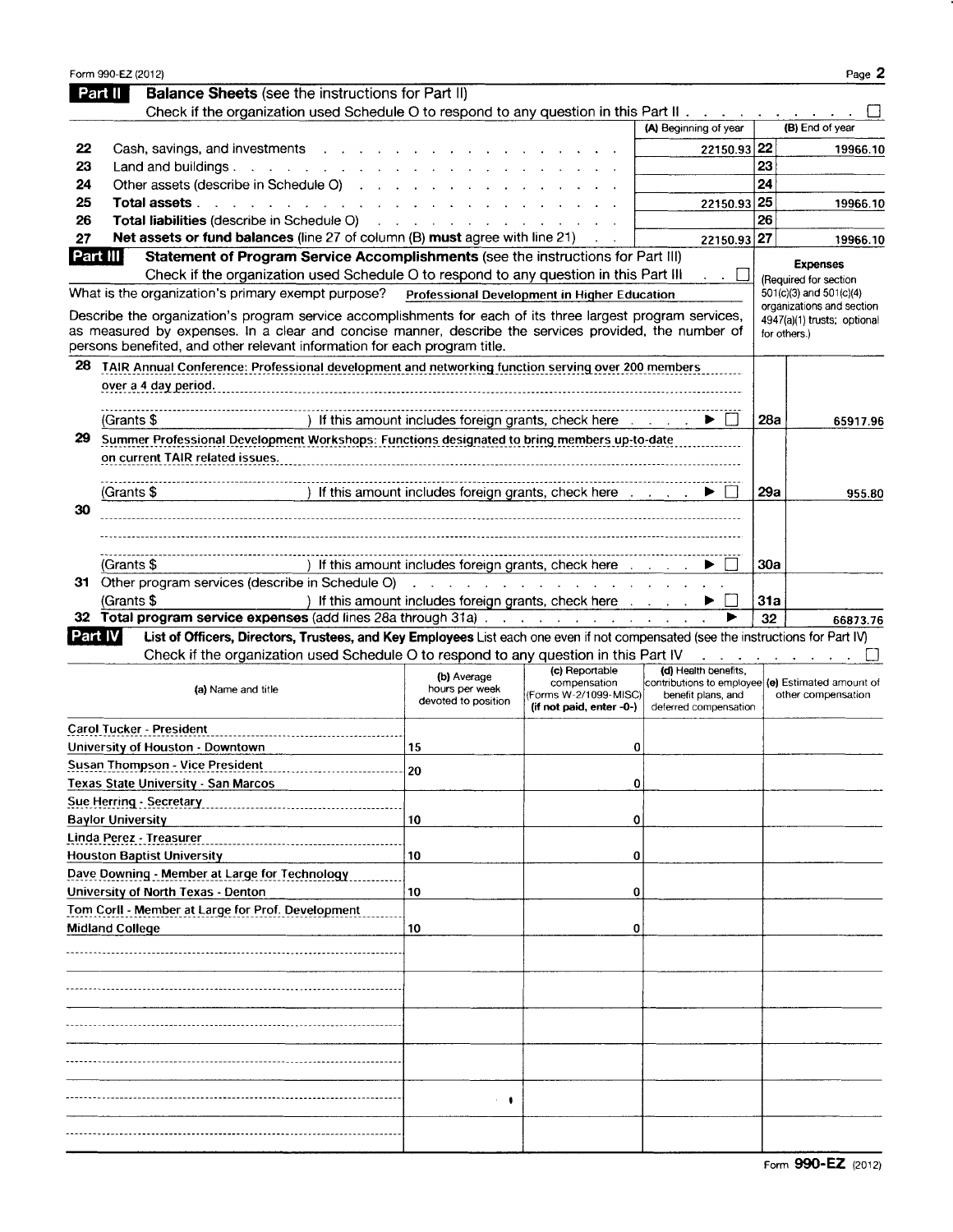|            | Form 990-EZ (2012)                                                                                                                                                                                                                                                                                                                                                                                                                                                                                 |                        |      | Page 3                                |
|------------|----------------------------------------------------------------------------------------------------------------------------------------------------------------------------------------------------------------------------------------------------------------------------------------------------------------------------------------------------------------------------------------------------------------------------------------------------------------------------------------------------|------------------------|------|---------------------------------------|
| Part V     | <b>Other Information</b> (Note the Schedule A and personal benefit contract statement requirements in the<br>instructions for Part V) Check if the organization used Schedule O to respond to any question in this Part V                                                                                                                                                                                                                                                                          |                        |      |                                       |
| 33         | Did the organization engage in any significant activity not previously reported to the IRS? If "Yes," provide a<br>detailed description of each activity in Schedule O reading to the content of the content of the content of the content of the content of the content of the content of the content of the content of the content of the conte                                                                                                                                                  | 33                     | Yes  | <b>No</b><br>$\checkmark$             |
| 34         | Were any significant changes made to the organizing or governing documents? If "Yes," attach a conformed<br>copy of the amended documents if they reflect a change to the organization's name. Otherwise, explain the<br>change on Schedule O (see instructions)<br>a construction of the contract of the construction of the construction of the construction of the construction of the construction of the construction of the construction of the construction of the construction of the cons | 34                     |      | ✓                                     |
| 35a        | Did the organization have unrelated business gross income of \$1,000 or more during the year from business<br>activities (such as those reported on lines 2, 6a, and 7a, among others)?                                                                                                                                                                                                                                                                                                            | 35a                    |      | ✓                                     |
| b<br>C     | If "Yes," to line 35a, has the organization filed a Form 990-T for the year? If "No," provide an explanation in Schedule O<br>Was the organization a section 501(c)(4), 501(c)(5), or 501(c)(6) organization subject to section 6033(e) notice,<br>reporting, and proxy tax requirements during the year? If "Yes," complete Schedule C, Part III                                                                                                                                                  | 35 <sub>b</sub><br>35c |      | ✓                                     |
| 36         | Did the organization undergo a liquidation, dissolution, termination, or significant disposition of net assets<br>during the year? If "Yes," complete applicable parts of Schedule N<br>a construction of the construction of the con-                                                                                                                                                                                                                                                             | 36                     |      | ✓                                     |
| 37a<br>b   | Enter amount of political expenditures, direct or indirect, as described in the instructions $\blacktriangleright$   37a                                                                                                                                                                                                                                                                                                                                                                           | 37 <sub>b</sub>        |      | $\checkmark$                          |
| 38а        | Did the organization borrow from, or make any loans to, any officer, director, trustee, or key employee or were<br>any such loans made in a prior year and still outstanding at the end of the tax year covered by this return?                                                                                                                                                                                                                                                                    | 38a                    |      | $\checkmark$                          |
| b<br>39.   | If "Yes," complete Schedule L, Part II and enter the total amount involved<br>38b<br>Section 501(c)(7) organizations. Enter:                                                                                                                                                                                                                                                                                                                                                                       |                        |      |                                       |
| а<br>b     | Initiation fees and capital contributions included on line 9<br><b>39a</b><br>Gross receipts, included on line 9, for public use of club facilities<br>39b<br>$\mathbf{r}$ and $\mathbf{r}$ and $\mathbf{r}$ and $\mathbf{r}$                                                                                                                                                                                                                                                                      |                        |      |                                       |
| 40a        | Section 501(c)(3) organizations. Enter amount of tax imposed on the organization during the year under:<br>section 4911 ▶<br>; section 4912 $\blacktriangleright$<br>: section 4955 $\blacktriangleright$                                                                                                                                                                                                                                                                                          |                        |      |                                       |
| b          | Section 501(c)(3) and 501(c)(4) organizations. Did the organization engage in any section 4958 excess benefit<br>transaction during the year, or did it engage in an excess benefit transaction in a prior year that has not been<br>reported on any of its prior Forms 990 or 990-EZ? If "Yes," complete Schedule L, Part I.<br>and the state of the state                                                                                                                                        | 40b                    |      | ✓                                     |
| c          | Section 501(c)(3) and 501(c)(4) organizations. Enter amount of tax imposed on<br>organization managers or disqualified persons during the year under sections 4912,                                                                                                                                                                                                                                                                                                                                |                        |      |                                       |
| d          | Section 501(c)(3) and 501(c)(4) organizations. Enter amount of tax on line 40c<br>reimbursed by the organization and a subset of the contract of the organization and a subset of the contract of                                                                                                                                                                                                                                                                                                  |                        |      |                                       |
| е          | All organizations. At any time during the tax year, was the organization a party to a prohibited tax shelter                                                                                                                                                                                                                                                                                                                                                                                       | 40e                    |      |                                       |
| 41<br>42a  | List the states with which a copy of this return is filed D<br>Telephone no. ▶                                                                                                                                                                                                                                                                                                                                                                                                                     |                        |      |                                       |
|            | Located at ▶<br>$ZIP + 4$                                                                                                                                                                                                                                                                                                                                                                                                                                                                          |                        |      |                                       |
| b.         | At any time during the calendar year, did the organization have an interest in or a signature or other authority over<br>a financial account in a foreign country (such as a bank account, securities account, or other financial account)?<br>If "Yes," enter the name of the foreign country: ▶                                                                                                                                                                                                  | 42 <sub>b</sub>        | Yes  | No<br>$\checkmark$                    |
|            | See the instructions for exceptions and filing requirements for Form TD F 90-22.1, Report of Foreign Bank<br>and Financial Accounts.                                                                                                                                                                                                                                                                                                                                                               |                        |      |                                       |
| c          | At any time during the calendar year, did the organization maintain an office outside the U.S.?<br>If "Yes," enter the name of the foreign country: ▶                                                                                                                                                                                                                                                                                                                                              | 42c                    |      | ✓                                     |
| 43         | Section 4947(a)(1) nonexempt charitable trusts filing Form 990-EZ in lieu of Form 1041-Check here<br>and enter the amount of tax-exempt interest received or accrued during the tax year entertainment of tax-exempt interest received or accrued during the tax year<br>43                                                                                                                                                                                                                        |                        |      |                                       |
| 44a        | Did the organization maintain any donor advised funds during the year? If "Yes," Form 990 must be                                                                                                                                                                                                                                                                                                                                                                                                  | 44a                    | Yes. | No<br>$\checkmark$                    |
| b          | Did the organization operate one or more hospital facilities during the year? If "Yes," Form 990 must be<br>completed instead of Form 990-EZ<br>والمتعاون والمتعاون والمتواطن والمتعاون والمتعاون والمتعاون والمتعاون والمتعاون والمتعاون                                                                                                                                                                                                                                                          | 44b                    |      |                                       |
| c<br>d     | Did the organization receive any payments for indoor tanning services during the year?<br>If "Yes" to line 44c, has the organization filed a Form 720 to report these payments? If "No," provide an<br>explanation in Schedule O<br>والمتعادل والمتعاون والمتعاون والمتعاونة والمتعاون والمتعاونة والمتعاونة والمتعاونة والمتعاونة                                                                                                                                                                 | 44c<br>44d             |      | $\frac{\sqrt{}}{\sqrt{2}}$            |
| 45а<br>45b | Did the organization have a controlled entity within the meaning of section $512(b)(13)?$<br>Did the organization receive any payment from or engage in any transaction with a controlled entity within the<br>meaning of section 512(b)(13)? If "Yes," Form 990 and Schedule R may need to be completed instead of                                                                                                                                                                                | 45a                    |      | $\sqrt{ }$<br>$\overline{\checkmark}$ |
|            |                                                                                                                                                                                                                                                                                                                                                                                                                                                                                                    | 45b                    |      |                                       |

Form 990-EZ (2012)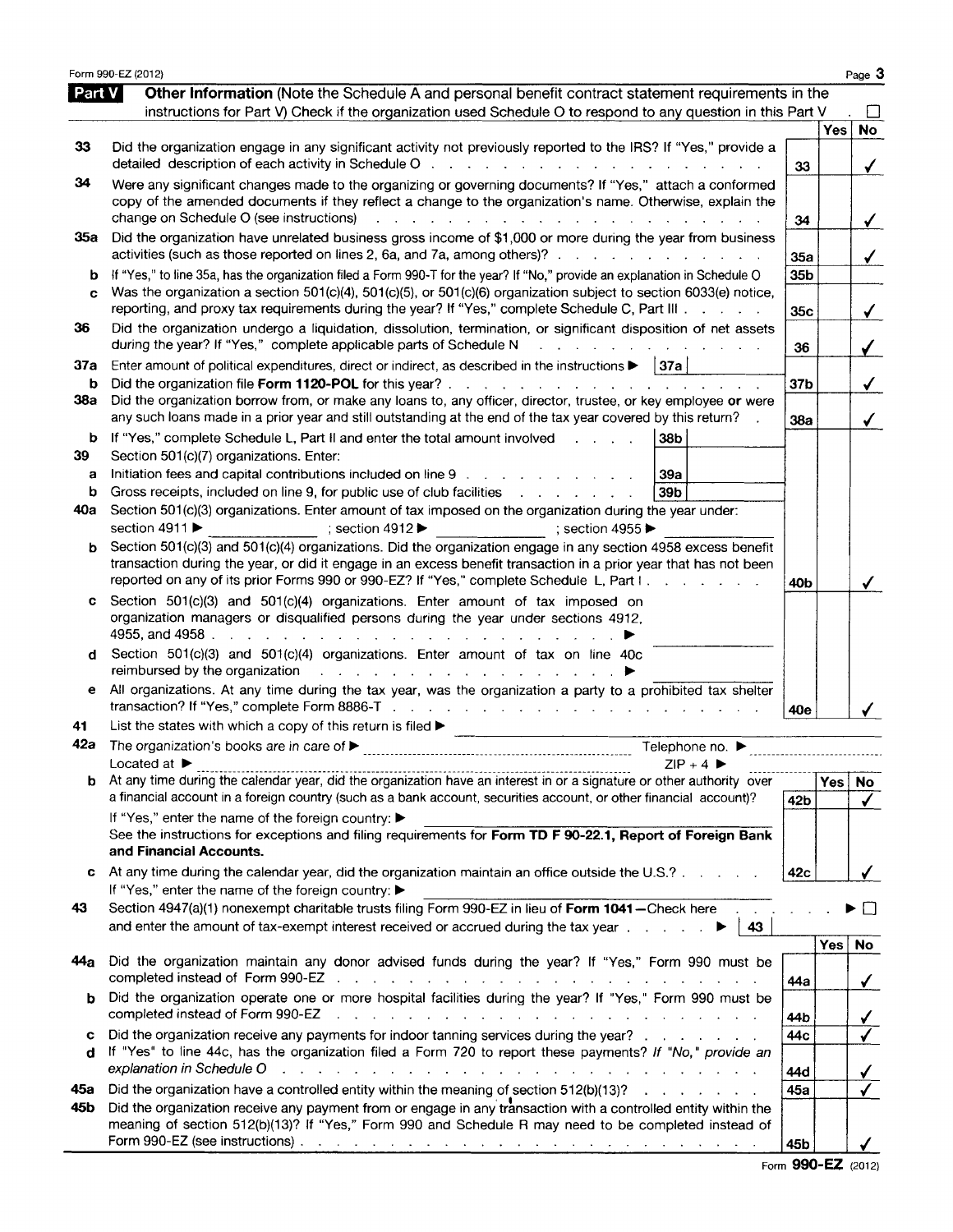|                | Form 990-EZ (2012)                                                                                                                                                    |      |           | Page 4 |  |
|----------------|-----------------------------------------------------------------------------------------------------------------------------------------------------------------------|------|-----------|--------|--|
|                | 46<br>Section 501(c)(3) organizations only<br>All section 501(c)(3) organizations must answer questions 47-49b and 52, and complete the tables for lines<br>50 and 51 | Yes⊺ | <b>No</b> |        |  |
| 46             | Did the organization engage, directly or indirectly, in political campaign activities on behalf of or in opposition                                                   |      |           |        |  |
| <b>Part VI</b> |                                                                                                                                                                       |      |           |        |  |

|     | Check if the organization used Schedule O to respond to any question in this Part VI                                              |     |       |           |
|-----|-----------------------------------------------------------------------------------------------------------------------------------|-----|-------|-----------|
|     |                                                                                                                                   |     | Yes l | <b>No</b> |
| -47 | Did the organization engage in lobbying activities or have a section 501(h) election in effect during the tax                     |     |       |           |
|     |                                                                                                                                   | 47  |       |           |
| 48  | Is the organization a school as described in section $170(b)(1)(A)(ii)?$ If "Yes," complete Schedule E                            | 48  |       |           |
| 49а | Did the organization make any transfers to an exempt non-charitable related organization?                                         | 49а |       |           |
|     |                                                                                                                                   | 49b |       |           |
|     | EQ Complete this toble for the examination's five highest compensated employees (other than officers, directors, trustees and key |     |       |           |

50 Complete this table for the organization's five highest compensated employees (other than officers, directors, trustees and key employees) who each received more than \$100,000 of compensation from the organization. lf there is none, enter "None."

| (a) Name and title of each employee<br>paid more than \$100,000 | (b) Average<br>hours per week<br>devoted to position | (c) Reportable<br>compensation<br>(Forms W-2/1099-MISC) | (d) Health benefits,<br>contributions to employee<br>benefit plans, and deferred<br>compensation | (e) Estimated amount of<br>other compensation |
|-----------------------------------------------------------------|------------------------------------------------------|---------------------------------------------------------|--------------------------------------------------------------------------------------------------|-----------------------------------------------|
|                                                                 |                                                      |                                                         |                                                                                                  |                                               |
|                                                                 |                                                      |                                                         |                                                                                                  |                                               |
|                                                                 |                                                      |                                                         |                                                                                                  |                                               |
|                                                                 |                                                      |                                                         |                                                                                                  |                                               |
|                                                                 |                                                      |                                                         |                                                                                                  |                                               |

f Total number of other employees paid over  $$100,000$ .

51 Complete this table for the organization's five highest compensated independent contractors who each received more than \$100,000 of compensation from the organization. If there is none, enter "None."

|    | (a) Name and address of each independent contractor paid more than \$100,000                                                                                                                                                                                                                                             | (b) Type of service | (c) Compensation                                        |
|----|--------------------------------------------------------------------------------------------------------------------------------------------------------------------------------------------------------------------------------------------------------------------------------------------------------------------------|---------------------|---------------------------------------------------------|
|    |                                                                                                                                                                                                                                                                                                                          |                     |                                                         |
|    |                                                                                                                                                                                                                                                                                                                          |                     |                                                         |
|    |                                                                                                                                                                                                                                                                                                                          |                     |                                                         |
|    |                                                                                                                                                                                                                                                                                                                          |                     |                                                         |
|    |                                                                                                                                                                                                                                                                                                                          |                     |                                                         |
| a  | Total number of other independent contractors each receiving over \$100,000 ▶                                                                                                                                                                                                                                            |                     |                                                         |
| 52 | Did the organization complete Schedule A? Note: All section 501(c)(3) organizations and 4947(a)(1)<br>nonexempt charitable trusts must attach a completed Schedule A                                                                                                                                                     |                     | $\blacktriangleright$ $\mid$ $\vee$ $\mid$<br>Yes<br>No |
|    | Under penalties of perjury, I declare that I have examined this return, including accompanying schedules and statements, and to the best of my knowledge and belief, it is<br>true, correct, and complete. Declaration of preparer (other than officer) is based on all information of which preparer has any knowledge. |                     |                                                         |
|    |                                                                                                                                                                                                                                                                                                                          |                     |                                                         |

| Sign<br>Here     | Signature of officer<br>Linda Perez, Treasurer<br>Type or print name and title |                                                                                 |      | Date                                            |
|------------------|--------------------------------------------------------------------------------|---------------------------------------------------------------------------------|------|-------------------------------------------------|
| Paid<br>Preparer | Print/Type preparer's name                                                     | Preparer's signature                                                            | Date | <b>PTIN</b><br>Check $\Box$ if<br>self-emploved |
| <b>Use Only</b>  | Firm's name $\blacktriangleright$                                              |                                                                                 |      | Firm's EIN ▶                                    |
|                  | Firm's address $\blacktriangleright$                                           | Phone no.                                                                       |      |                                                 |
|                  |                                                                                | May the IRS discuss this return with the preparer shown above? See instructions |      | ا کرا<br>Yes<br>No                              |

Form 990-EZ (2012)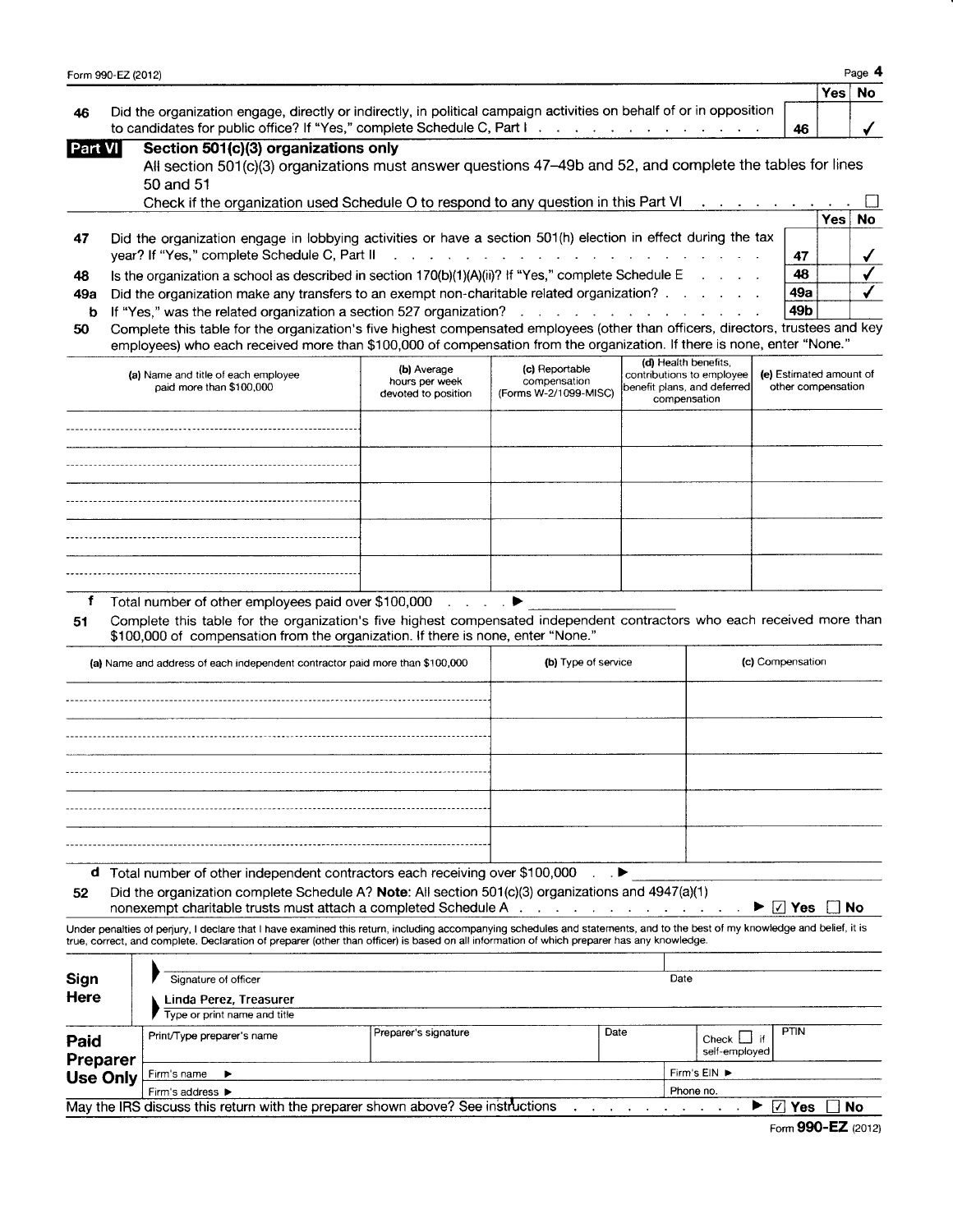**SCHEDULE A** (Form 990 or 990-EZ)

## Public Gharity Status and Public Support

Complete if the organization is a section  $501(c)(3)$  organization or a section 4947(a)(1) nonexempt charitable trust.

OMB No. 1545-0047  $2012$ **Open to Public** 

|                  | Department of the Treasury<br>Internal Revenue Service |                                               | <b>To Traffit, Honexempt Charliable trust.</b><br>► Attach to Form 990 or Form 990-EZ. ► See separate instructions.                                                                                                                                                                                                                                                                                                                                                                                                                            |            |                                                   |     |                                                                           |                                       |                                                                      | <b>Open to Public</b><br>Inspection                     |
|------------------|--------------------------------------------------------|-----------------------------------------------|------------------------------------------------------------------------------------------------------------------------------------------------------------------------------------------------------------------------------------------------------------------------------------------------------------------------------------------------------------------------------------------------------------------------------------------------------------------------------------------------------------------------------------------------|------------|---------------------------------------------------|-----|---------------------------------------------------------------------------|---------------------------------------|----------------------------------------------------------------------|---------------------------------------------------------|
|                  | Name of the organization                               |                                               |                                                                                                                                                                                                                                                                                                                                                                                                                                                                                                                                                |            |                                                   |     |                                                                           | <b>Employer identification number</b> |                                                                      |                                                         |
|                  | <b>Texas Association for Institutional Research</b>    |                                               |                                                                                                                                                                                                                                                                                                                                                                                                                                                                                                                                                |            |                                                   |     |                                                                           |                                       |                                                                      | 47-0847753                                              |
|                  | Part I                                                 |                                               | Reason for Public Charity Status (All organizations must complete this part.) See instructions.                                                                                                                                                                                                                                                                                                                                                                                                                                                |            |                                                   |     |                                                                           |                                       |                                                                      |                                                         |
| 1<br>2<br>З<br>4 |                                                        | hospital's name, city, and state:             | The organization is not a private foundation because it is: (For lines 1 through 11, check only one box.)<br>$\Box$ A church, convention of churches, or association of churches described in section 170(b)(1)(A)(i).<br>$\Box$ A school described in section 170(b)(1)(A)(ii). (Attach Schedule E.)<br>$\Box$ A hospital or a cooperative hospital service organization described in section 170(b)(1)(A)(iii).<br>A medical research organization operated in conjunction with a hospital described in section 170(b)(1)(A)(iii). Enter the |            |                                                   |     |                                                                           |                                       |                                                                      |                                                         |
| 5                |                                                        | section 170(b)(1)(A)(iv). (Complete Part II.) | □ An organization operated for the benefit of a college or university owned or operated by a governmental unit described in                                                                                                                                                                                                                                                                                                                                                                                                                    |            |                                                   |     |                                                                           |                                       |                                                                      |                                                         |
| 6<br>7           |                                                        |                                               | [1] A federal, state, or local government or governmental unit described in section 170(b)(1)(A)(v).<br>An organization that normally receives a substantial part of its support from a governmental unit or from the general public<br>described in section 170(b)(1)(A)(vi). (Complete Part II.)                                                                                                                                                                                                                                             |            |                                                   |     |                                                                           |                                       |                                                                      |                                                         |
| 8                |                                                        |                                               | A community trust described in section 170(b)(1)(A)(vi). (Complete Part II.)                                                                                                                                                                                                                                                                                                                                                                                                                                                                   |            |                                                   |     |                                                                           |                                       |                                                                      |                                                         |
| 9                |                                                        |                                               | 4 An organization that normally receives: (1) more than 331/3% of its support from contributions, membership fees, and gross<br>receipts from activities related to its exempt functions-subject to certain exceptions, and (2) no more than 331/3% of its<br>support from gross investment income and unrelated business taxable income (less section 511 tax) from businesses<br>acquired by the organization after June 30, 1975. See section 509(a)(2). (Complete Part III.)                                                               |            |                                                   |     |                                                                           |                                       |                                                                      |                                                         |
| 10               |                                                        |                                               | An organization organized and operated exclusively to test for public safety. See section 509(a)(4).                                                                                                                                                                                                                                                                                                                                                                                                                                           |            |                                                   |     |                                                                           |                                       |                                                                      |                                                         |
| 11               |                                                        |                                               | $\Box$ An organization organized and operated exclusively for the benefit of, to perform the functions of, or to carry out the<br>purposes of one or more publicly supported organizations described in section 509(a)(1) or section 509(a)(2). See section<br>509(a)(3). Check the box that describes the type of supporting organization and complete lines 11e through 11h.                                                                                                                                                                 |            |                                                   |     |                                                                           |                                       |                                                                      |                                                         |
|                  | $a \cup$ Type I<br>or section $509(a)(2)$ .            | <b>b</b> $\Box$ Type II                       | $\mathbf{c}$ $\Box$ Type III-Functionally integrated<br>e $\Box$ By checking this box, I certify that the organization is not controlled directly or indirectly by one or more disqualified persons<br>other than foundation managers and other than one or more publicly supported organizations described in section 509(a)(1)                                                                                                                                                                                                               |            |                                                   |     |                                                                           |                                       |                                                                      | $\mathbf d$ $\Box$ Type III-Non-functionally integrated |
| f                |                                                        | organization, check this box                  | If the organization received a written determination from the IRS that it is a Type I, Type II, or Type III supporting<br>and the contract of the contract of the contract of the contract of the contract of the contract of                                                                                                                                                                                                                                                                                                                  |            |                                                   |     |                                                                           |                                       |                                                                      |                                                         |
| g                | following persons?                                     |                                               | Since August 17, 2006, has the organization accepted any gift or contribution from any of the                                                                                                                                                                                                                                                                                                                                                                                                                                                  |            |                                                   |     |                                                                           |                                       |                                                                      |                                                         |
|                  |                                                        |                                               | (i) A person who directly or indirectly controls, either alone or together with persons described in (ii) and                                                                                                                                                                                                                                                                                                                                                                                                                                  |            |                                                   |     |                                                                           |                                       |                                                                      | Yes<br>No<br>11g(i)                                     |
|                  |                                                        |                                               | (ii) A family member of a person described in (i) above? $\ldots$ , $\ldots$ , $\ldots$ , $\ldots$ , $\ldots$                                                                                                                                                                                                                                                                                                                                                                                                                                  |            |                                                   |     |                                                                           |                                       |                                                                      | 11g(ii)                                                 |
| h                |                                                        |                                               | Provide the following information about the supported organization(s).                                                                                                                                                                                                                                                                                                                                                                                                                                                                         |            |                                                   |     |                                                                           |                                       |                                                                      | 11g(iii)                                                |
|                  | (i) Name of supported<br>organization                  | (ii) EIN                                      | (iii) Type of organization   (iv) Is the organization<br>(described on lines 1-9<br>above or IRC section<br>(see instructions))                                                                                                                                                                                                                                                                                                                                                                                                                |            | in col. (i) listed in your<br>governing document? |     | (v) Did you notify<br>the organization in<br>col. (i) of your<br>support? |                                       | (vi) is the<br>organization in col.<br>(i) organized in the<br>U.S.? | (vii) Amount of monetary<br>support                     |
|                  |                                                        |                                               |                                                                                                                                                                                                                                                                                                                                                                                                                                                                                                                                                | <b>Yes</b> | No                                                | Yes | No                                                                        | Yes                                   | No                                                                   |                                                         |
| (A)              |                                                        |                                               |                                                                                                                                                                                                                                                                                                                                                                                                                                                                                                                                                |            |                                                   |     |                                                                           |                                       |                                                                      |                                                         |
| (B)              |                                                        |                                               |                                                                                                                                                                                                                                                                                                                                                                                                                                                                                                                                                |            |                                                   |     |                                                                           |                                       |                                                                      |                                                         |
| (C)              |                                                        |                                               |                                                                                                                                                                                                                                                                                                                                                                                                                                                                                                                                                |            |                                                   |     |                                                                           |                                       |                                                                      |                                                         |
| (D)              |                                                        |                                               |                                                                                                                                                                                                                                                                                                                                                                                                                                                                                                                                                |            |                                                   |     |                                                                           |                                       |                                                                      |                                                         |
| (E)              |                                                        |                                               |                                                                                                                                                                                                                                                                                                                                                                                                                                                                                                                                                |            |                                                   |     |                                                                           |                                       |                                                                      |                                                         |
| <b>Total</b>     |                                                        |                                               |                                                                                                                                                                                                                                                                                                                                                                                                                                                                                                                                                |            |                                                   |     |                                                                           |                                       |                                                                      |                                                         |

For Paperwork Reduction Act Notice, see the Instructions for Form 99O or 9O0-EZ.

Cat. No. 11285F Schedule A (Form 990 or 990-EZ) 2012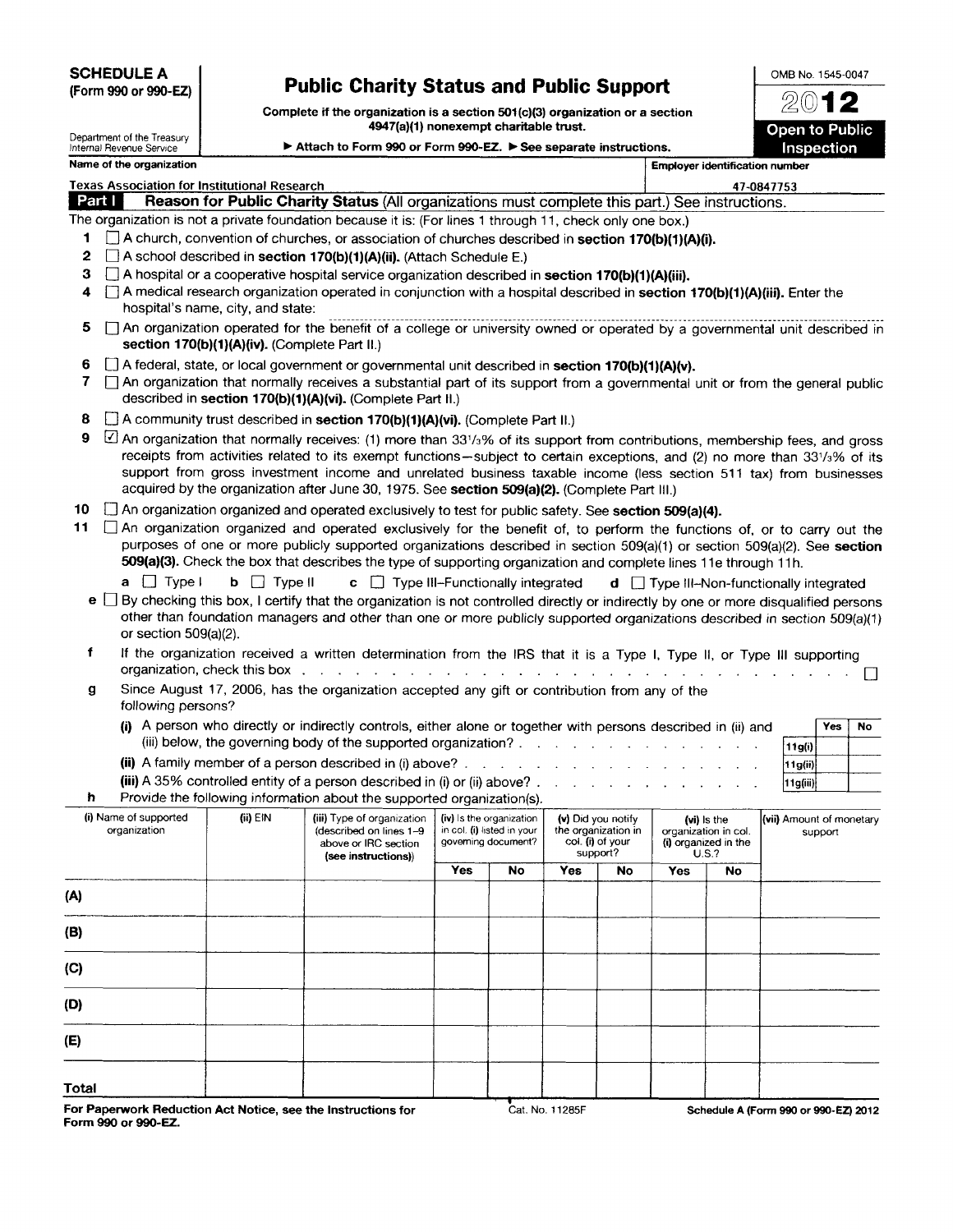| Part II  | Support Schedule for Organizations Described in Sections 170(b)(1)(A)(iv) and 170(b)(1)(A)(vi)                                                                                                                                                                                                                                                                                 |          |          |                                                                                                                 |            |                               |                   |
|----------|--------------------------------------------------------------------------------------------------------------------------------------------------------------------------------------------------------------------------------------------------------------------------------------------------------------------------------------------------------------------------------|----------|----------|-----------------------------------------------------------------------------------------------------------------|------------|-------------------------------|-------------------|
|          | (Complete only if you checked the box on line 5, 7, or 8 of Part I or if the organization failed to qualify under                                                                                                                                                                                                                                                              |          |          |                                                                                                                 |            |                               |                   |
|          | Part III. If the organization fails to qualify under the tests listed below, please complete Part III.)<br><b>Section A. Public Support</b>                                                                                                                                                                                                                                    |          |          |                                                                                                                 |            |                               |                   |
|          | Calendar year (or fiscal year beginning in) ▶                                                                                                                                                                                                                                                                                                                                  | (a) 2008 | (b) 2009 | (c) 2010                                                                                                        | $(d)$ 2011 | (e) 2012                      | (f) Total         |
| 1        | Gifts,<br>arants.<br>contributions,<br>and                                                                                                                                                                                                                                                                                                                                     |          |          |                                                                                                                 |            |                               |                   |
|          | membership fees received. (Do not<br>include any "unusual grants.")                                                                                                                                                                                                                                                                                                            |          |          |                                                                                                                 |            |                               |                   |
| 2        | levied<br>Tax<br>revenues<br>for<br>the<br>organization's benefit and either paid<br>to or expended on its behalf<br><b>Contract Contract</b>                                                                                                                                                                                                                                  |          |          |                                                                                                                 |            |                               |                   |
| з        | The value of services or facilities<br>furnished by a governmental unit to the<br>organization without charge                                                                                                                                                                                                                                                                  |          |          |                                                                                                                 |            |                               |                   |
| 4        | <b>Total.</b> Add lines 1 through 3.                                                                                                                                                                                                                                                                                                                                           |          |          |                                                                                                                 |            |                               |                   |
| 5        | The portion of total contributions by<br>each<br>(other<br>person<br>than<br>a<br>governmental<br>unit<br>publicly<br>or<br>supported organization) included on<br>line 1 that exceeds 2% of the amount<br>shown on line 11, column $(f)$ .                                                                                                                                    |          |          |                                                                                                                 |            |                               |                   |
| 6        | Public support. Subtract line 5 from line 4.                                                                                                                                                                                                                                                                                                                                   |          |          |                                                                                                                 |            |                               |                   |
|          | <b>Section B. Total Support</b>                                                                                                                                                                                                                                                                                                                                                |          |          |                                                                                                                 |            |                               |                   |
|          | Calendar year (or fiscal year beginning in) ▶                                                                                                                                                                                                                                                                                                                                  | (a) 2008 | (b) 2009 | (c) 2010                                                                                                        | $(d)$ 2011 | (e) 2012                      | (f) Total         |
| 7        | Amounts from line 4<br>$\mathbf{r}$ and $\mathbf{r}$ are $\mathbf{r}$ and $\mathbf{r}$                                                                                                                                                                                                                                                                                         |          |          |                                                                                                                 |            |                               |                   |
| 8        | Gross income from interest, dividends,<br>payments received on securities loans,<br>rents, royalties and income from similar<br>sources<br><b>Carl Controller Controller</b><br><b>Contract Contract</b>                                                                                                                                                                       |          |          |                                                                                                                 |            |                               |                   |
| 9        | Net income from unrelated business<br>activities, whether or not the business<br>is regularly carried on<br>$\mathbf{1}$ and $\mathbf{1}$ and $\mathbf{1}$ and $\mathbf{1}$                                                                                                                                                                                                    |          |          |                                                                                                                 |            |                               |                   |
| 10       | Other income. Do not include gain or<br>loss from the sale of capital assets<br>$(Explain in Part IV.)$ $\ldots$ $\ldots$                                                                                                                                                                                                                                                      |          |          |                                                                                                                 |            |                               |                   |
| 11<br>12 | Total support. Add lines 7 through 10<br>Gross receipts from related activities, etc. (see instructions)                                                                                                                                                                                                                                                                       |          |          |                                                                                                                 |            | 12                            |                   |
| 13       | First five years. If the Form 990 is for the organization's first, second, third, fourth, or fifth tax year as a section 501(c)(3)                                                                                                                                                                                                                                             |          |          |                                                                                                                 |            |                               |                   |
|          | organization, check this box and stop here                                                                                                                                                                                                                                                                                                                                     |          |          | the contract of the contract of the contract of the contract of the contract of the contract of the contract of |            |                               | ▶ □               |
| 14       | <b>Section C. Computation of Public Support Percentage</b><br>Public support percentage for 2012 (line 6, column (f) divided by line 11, column (f)                                                                                                                                                                                                                            |          |          |                                                                                                                 |            | 14                            | %                 |
| 15       | Public support percentage from 2011 Schedule A, Part II, line 14 [1] [1] Allen Line Manuson Public support percentage from 2011 Schedule A, Part II, line 14                                                                                                                                                                                                                   |          |          |                                                                                                                 |            | 15                            | $\%$              |
| 16a      | 331/3% support test-2012. If the organization did not check the box on line 13, and line 14 is 331/3% or more, check this<br>box and stop here. The organization qualifies as a publicly supported organization $\ldots$ $\ldots$ $\ldots$                                                                                                                                     |          |          |                                                                                                                 |            |                               | $\vert \ \ \vert$ |
| b        | 331/3% support test-2011. If the organization did not check a box on line 13 or 16a, and line 15 is 331/3% or more,<br>check this box and stop here. The organization qualifies as a publicly supported organization                                                                                                                                                           |          |          |                                                                                                                 |            | and a straight and a straight |                   |
| 17а      | 10%-facts-and-circumstances test-2012. If the organization did not check a box on line 13, 16a, or 16b, and line 14 is<br>10% or more, and if the organization meets the "facts-and-circumstances" test, check this box and stop here. Explain in<br>Part IV how the organization meets the "facts-and-circumstances" test. The organization qualifies as a publicly supported |          |          |                                                                                                                 |            |                               | IJ                |
| b        | 10%-facts-and-circumstances test-2011. If the organization did not check a box on line 13, 16a, 16b, or 17a, and line<br>15 is 10% or more, and if the organization meets the "facts-and-circumstances" test, check this box and stop here.<br>Explain in Part IV how the organization meets the "facts-and-circumstances" test. The organization qualifies as a publicly      |          |          |                                                                                                                 |            |                               |                   |
| 18       | supported organization response to the contract of the state of the state of the state of the state of the state of the state of the state of the state of the state of the state of the state of the state of the state of th<br>Private foundation. If the organization did not check a box on line 13, 16a, 16b, 17a, or 17b, check this box and see                        |          |          |                                                                                                                 |            |                               |                   |
|          |                                                                                                                                                                                                                                                                                                                                                                                |          |          |                                                                                                                 |            |                               |                   |

Schedule A (Form 990 or 990-EZ) 2012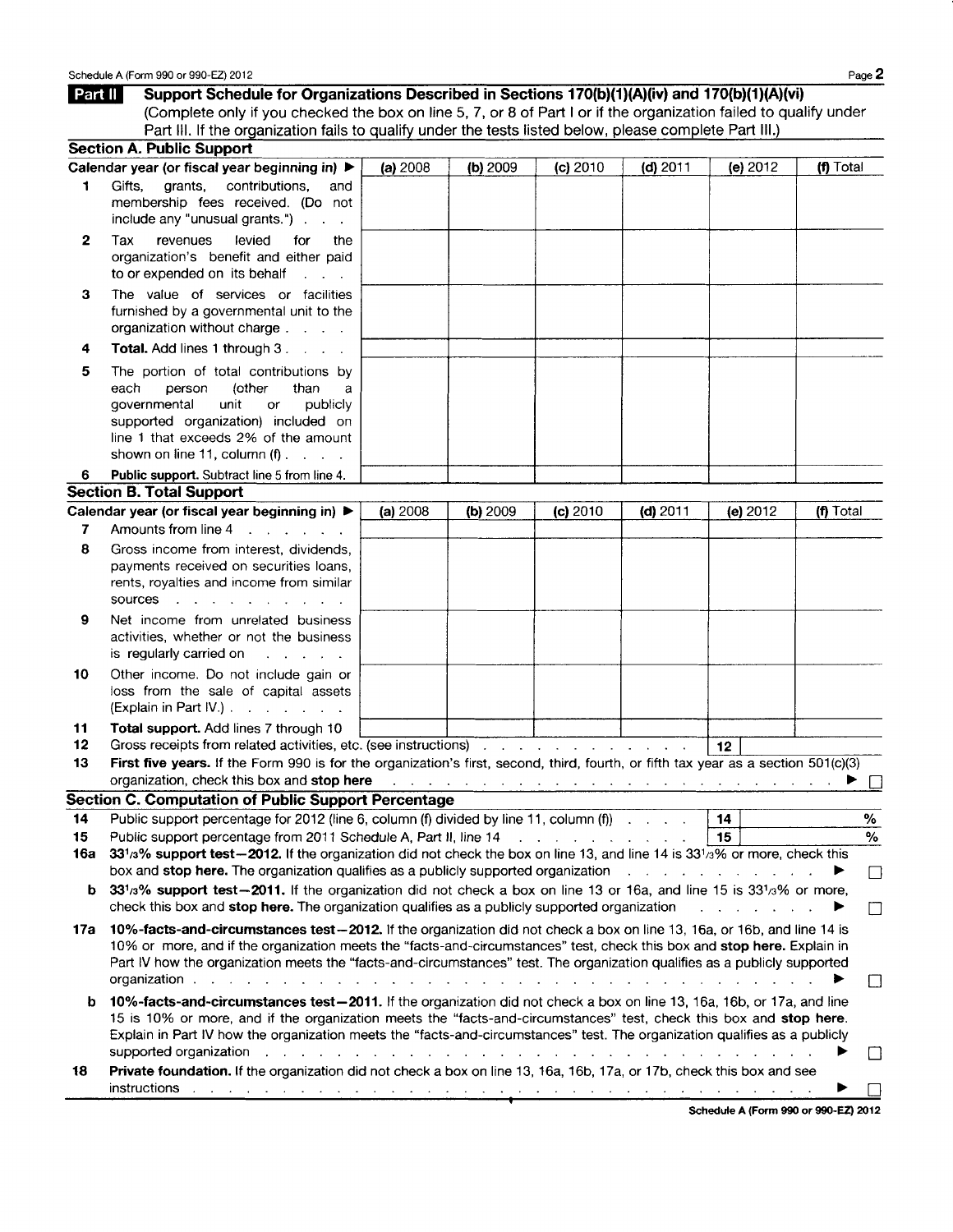l,

## **Part III Support Schedule for Organizations Described in Section 509(a)(2)**

If the organization fails to qualify under the tests listed below, please complete Part II.) (Complete only if you checked the box on line 9 of Part I or if the organization failed to qualify under Part II.

|     | <b>Section A. Public Support</b>                                                                                                                                                                                                                                        |          |          |          |            |                                                                                  |             |
|-----|-------------------------------------------------------------------------------------------------------------------------------------------------------------------------------------------------------------------------------------------------------------------------|----------|----------|----------|------------|----------------------------------------------------------------------------------|-------------|
|     | Calendar year (or fiscal year beginning in) ▶                                                                                                                                                                                                                           | (a) 2008 | (b) 2009 | (c) 2010 | $(d)$ 2011 | (e) 2012                                                                         | (f) Total   |
| 1   | Gifts, grants, contributions, and membership fees                                                                                                                                                                                                                       |          |          |          |            |                                                                                  |             |
|     | received. (Do not include any "unusual grants.")                                                                                                                                                                                                                        | 461.25   | 737.50   | 830.00   | 625.00     | 895.00                                                                           | 3548.75     |
| 2   | Gross receipts from admissions, merchandise                                                                                                                                                                                                                             |          |          |          |            |                                                                                  |             |
|     | sold or services performed, or facilities                                                                                                                                                                                                                               |          |          |          |            |                                                                                  |             |
|     | furnished in any activity that is related to the<br>organization's tax-exempt purpose                                                                                                                                                                                   | 50576.31 | 42516.54 | 45653.25 | 56856.88   | 64124.75                                                                         | 259727.73   |
| 3   | Gross receipts from activities that are not an                                                                                                                                                                                                                          |          |          |          |            |                                                                                  |             |
|     | unrelated trade or business under section 513                                                                                                                                                                                                                           |          |          |          |            |                                                                                  |             |
| 4   | levied<br>Tax<br>for<br>revenues<br>the                                                                                                                                                                                                                                 |          |          |          |            |                                                                                  |             |
|     | organization's benefit and either paid                                                                                                                                                                                                                                  |          |          |          |            |                                                                                  |             |
|     | to or expended on its behalf<br><b>Service</b>                                                                                                                                                                                                                          |          |          |          |            |                                                                                  |             |
|     |                                                                                                                                                                                                                                                                         |          |          |          |            |                                                                                  |             |
| 5   | The value of services or facilities                                                                                                                                                                                                                                     |          |          |          |            |                                                                                  |             |
|     | furnished by a governmental unit to the                                                                                                                                                                                                                                 |          |          |          |            |                                                                                  |             |
|     | organization without charge                                                                                                                                                                                                                                             |          |          |          |            |                                                                                  |             |
| 6   | Total. Add lines 1 through 5.                                                                                                                                                                                                                                           | 51034.56 | 43254.04 | 46483.25 | 57481.88   | 65019.75                                                                         | 263273.48   |
| 7a  | Amounts included on lines 1, 2, and 3                                                                                                                                                                                                                                   |          |          |          |            |                                                                                  |             |
|     | received from disqualified persons                                                                                                                                                                                                                                      |          |          |          |            |                                                                                  |             |
| b   | Amounts included on lines 2 and 3                                                                                                                                                                                                                                       |          |          |          |            |                                                                                  |             |
|     | from other than disqualified<br>received                                                                                                                                                                                                                                |          |          |          |            |                                                                                  |             |
|     | persons that exceed the greater of \$5,000                                                                                                                                                                                                                              |          |          |          |            |                                                                                  |             |
|     | or 1% of the amount on line 13 for the year                                                                                                                                                                                                                             |          |          |          |            |                                                                                  |             |
| c   | Add lines 7a and 7b<br>$\sim$ $\sim$                                                                                                                                                                                                                                    |          |          |          |            |                                                                                  |             |
| 8   | Public support (Subtract line 7c from                                                                                                                                                                                                                                   |          |          |          |            |                                                                                  |             |
|     | line 6.) $\frac{1}{2}$ . The state of the state of the state $\frac{1}{2}$                                                                                                                                                                                              |          |          |          |            |                                                                                  | 263273.48   |
|     | <b>Section B. Total Support</b>                                                                                                                                                                                                                                         |          |          |          |            |                                                                                  |             |
|     | Calendar year (or fiscal year beginning in) ▶                                                                                                                                                                                                                           | (a) 2008 | (b) 2009 | (c) 2010 | $(d)$ 2011 | (e) 2012                                                                         | $(n)$ Total |
| 9   | Amounts from line 6<br>$\mathbf{r}$ . The set of the set of the set of the set of the set of the set of the set of the set of the set of the set of the set of the set of the set of the set of the set of the set of the set of the set of the set of t                | 51034.56 | 43254.04 | 46483.25 | 57481.88   | 65019.75                                                                         | 263273.48   |
| 10a | Gross income from interest, dividends,                                                                                                                                                                                                                                  |          |          |          |            |                                                                                  |             |
|     | payments received on securities loans, rents,                                                                                                                                                                                                                           |          |          |          |            |                                                                                  |             |
|     | royalties and income from similar sources.                                                                                                                                                                                                                              | 242.72   | 26.84    | 28.87    | 6.58       | 2.04                                                                             | 307.05      |
| b   | Unrelated business taxable income (less                                                                                                                                                                                                                                 |          |          |          |            |                                                                                  |             |
|     | section 511 taxes) from businesses                                                                                                                                                                                                                                      |          |          |          |            |                                                                                  |             |
|     | acquired after June 30, 1975                                                                                                                                                                                                                                            |          |          |          |            |                                                                                  |             |
| c.  | Add lines 10a and 10b<br>and the state of the                                                                                                                                                                                                                           | 242.72   | 26.84    | 28.87    | 6.58       | 2.04                                                                             | 307.05      |
| 11  | Net income from unrelated business                                                                                                                                                                                                                                      |          |          |          |            |                                                                                  |             |
|     | activities not included in line 10b, whether                                                                                                                                                                                                                            |          |          |          |            |                                                                                  |             |
|     | or not the business is regularly carried on                                                                                                                                                                                                                             |          |          |          |            |                                                                                  |             |
| 12  | Other income. Do not include gain or                                                                                                                                                                                                                                    |          |          |          |            |                                                                                  |             |
|     | loss from the sale of capital assets                                                                                                                                                                                                                                    |          |          |          |            |                                                                                  |             |
|     | (Explain in Part IV.).<br>and the state of the state of the                                                                                                                                                                                                             |          |          |          |            |                                                                                  |             |
| 13  | Total support. (Add lines 9, 10c, 11,                                                                                                                                                                                                                                   |          |          |          |            |                                                                                  |             |
|     | and $12.$ )<br>and a state of<br><b>Contract Contract</b>                                                                                                                                                                                                               | 51280.28 | 43280.88 | 46512.12 | 57488.46   | 65021.79                                                                         | 263583.53   |
| 14  | First five years. If the Form 990 is for the organization's first, second, third, fourth, or fifth tax year as a section 501(c)(3)                                                                                                                                      |          |          |          |            |                                                                                  |             |
|     | organization, check this box and stop here                                                                                                                                                                                                                              |          |          |          |            | المتنقل والمتناول والقارون والقارون والقارون والقارون والقارون والقارون والمناور |             |
|     | <b>Section C. Computation of Public Support Percentage</b>                                                                                                                                                                                                              |          |          |          |            |                                                                                  |             |
| 15  | Public support percentage for 2012 (line 8, column (f) divided by line 13, column (f))                                                                                                                                                                                  |          |          |          |            | 15                                                                               | 99.88 %     |
| 16  | Public support percentage from 2011 Schedule A, Part III, line 15 (all cases of all cases of all cases of all cases of all cases of all cases of all cases of all cases of all cases of all cases of all cases of all cases of                                          |          |          |          |            | 16                                                                               | 99.99 %     |
|     | <b>Section D. Computation of Investment Income Percentage</b>                                                                                                                                                                                                           |          |          |          |            |                                                                                  |             |
| 17  | Investment income percentage for $2012$ (line 10c, column (f) divided by line 13, column (f)) $\ldots$                                                                                                                                                                  |          |          |          |            | 17                                                                               | .11%        |
|     |                                                                                                                                                                                                                                                                         |          |          |          |            |                                                                                  |             |
|     |                                                                                                                                                                                                                                                                         |          |          |          |            |                                                                                  |             |
| 18  | Investment income percentage from 2011 Schedule A, Part III, line 17                                                                                                                                                                                                    |          |          |          |            | 18                                                                               | $.25\%$     |
| 19а | 331/3% support tests - 2012. If the organization did not check the box on line 14, and line 15 is more than 331/3%, and line                                                                                                                                            |          |          |          |            |                                                                                  |             |
|     | 17 is not more than 331/3%, check this box and stop here. The organization qualifies as a publicly supported organization                                                                                                                                               |          |          |          |            |                                                                                  | ⊡           |
| b   | 331/3% support tests - 2011. If the organization did not check a box on line 14 or line 19a, and line 16 is more than 331/3%, and                                                                                                                                       |          |          |          |            |                                                                                  |             |
| 20  | line 18 is not more than 33 <sup>1</sup> /3%, check this box and stop here. The organization qualifies as a publicly supported organization<br>Private foundation. If the organization did not check a box on line 14, 19a, or 19b, check this box and see instructions |          |          |          |            |                                                                                  |             |

Schedule A (Form 990 or 990-EZ) 2012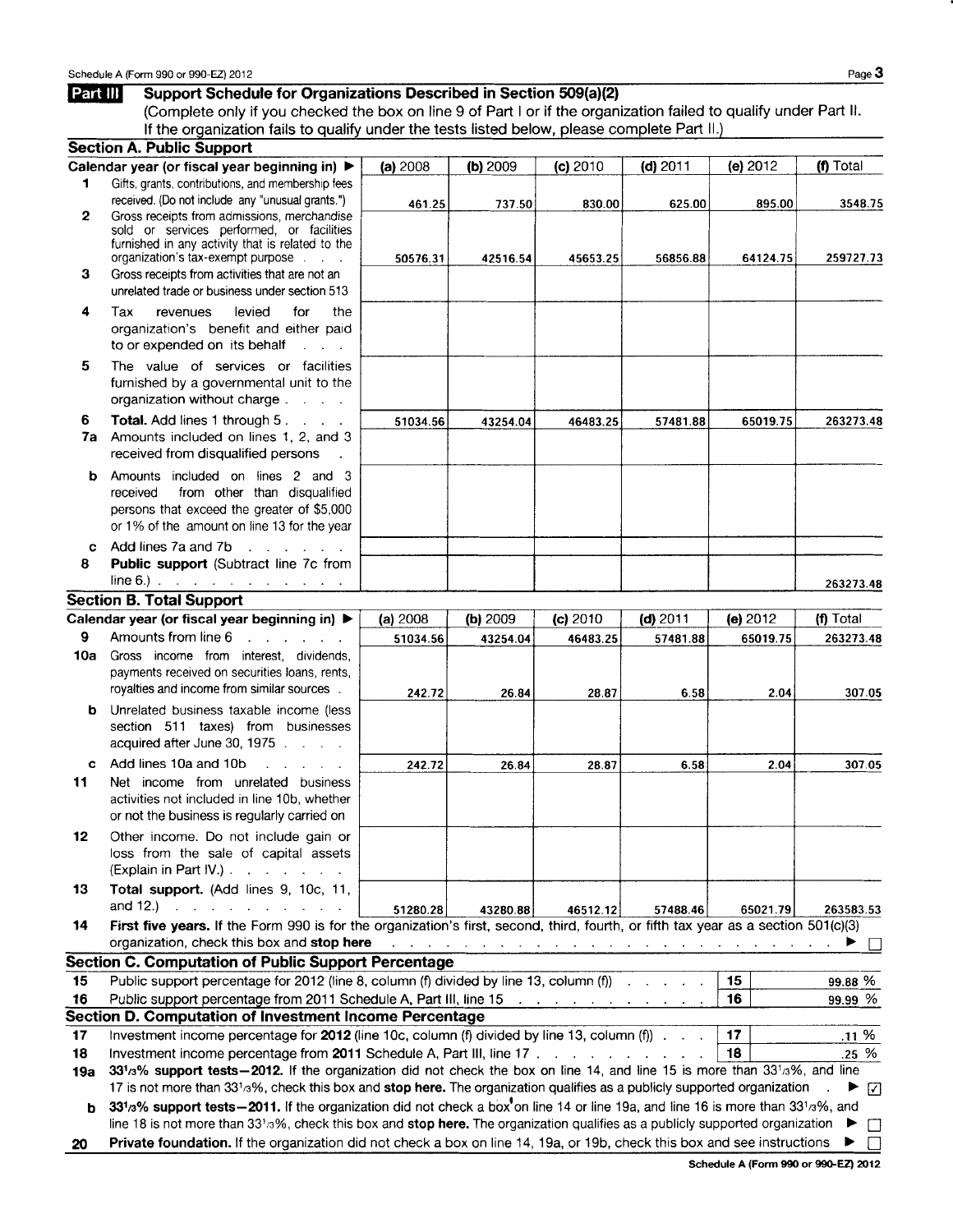|                | Schedule A (Form 990 or 990-EZ) 2012                                                                          | Page 4 |
|----------------|---------------------------------------------------------------------------------------------------------------|--------|
| <b>Part IV</b> | Supplemental Information. Complete this part to provide the explanations required by Part II, line 10;        |        |
|                | Part II, line 17a or 17b; and Part III, line 12. Also complete this part for any additional information. (See |        |
|                | instructions).                                                                                                |        |
|                |                                                                                                               |        |
|                |                                                                                                               |        |
|                |                                                                                                               |        |
|                |                                                                                                               |        |
|                |                                                                                                               |        |
|                |                                                                                                               |        |
|                |                                                                                                               |        |
|                |                                                                                                               |        |
|                |                                                                                                               |        |
|                |                                                                                                               |        |
|                |                                                                                                               |        |
|                |                                                                                                               |        |
|                |                                                                                                               |        |
|                |                                                                                                               |        |
|                |                                                                                                               |        |
|                |                                                                                                               |        |
|                |                                                                                                               |        |
|                |                                                                                                               |        |
|                |                                                                                                               |        |
|                |                                                                                                               |        |
|                |                                                                                                               |        |
|                |                                                                                                               |        |
|                |                                                                                                               |        |
|                |                                                                                                               |        |
|                |                                                                                                               |        |
|                |                                                                                                               |        |
|                |                                                                                                               |        |
|                |                                                                                                               |        |
|                |                                                                                                               |        |
|                |                                                                                                               |        |
|                |                                                                                                               |        |
|                |                                                                                                               |        |
|                |                                                                                                               |        |
|                |                                                                                                               |        |
|                |                                                                                                               |        |
|                |                                                                                                               |        |
|                |                                                                                                               |        |
|                |                                                                                                               |        |
|                |                                                                                                               |        |
|                |                                                                                                               |        |
|                |                                                                                                               |        |
|                |                                                                                                               |        |
|                |                                                                                                               |        |
|                |                                                                                                               |        |
|                |                                                                                                               |        |
|                |                                                                                                               |        |
|                |                                                                                                               |        |
|                |                                                                                                               |        |
|                |                                                                                                               |        |
|                |                                                                                                               |        |
|                |                                                                                                               |        |
|                |                                                                                                               |        |
|                |                                                                                                               |        |
|                | $\sim$ 100                                                                                                    |        |
|                |                                                                                                               |        |
|                |                                                                                                               |        |